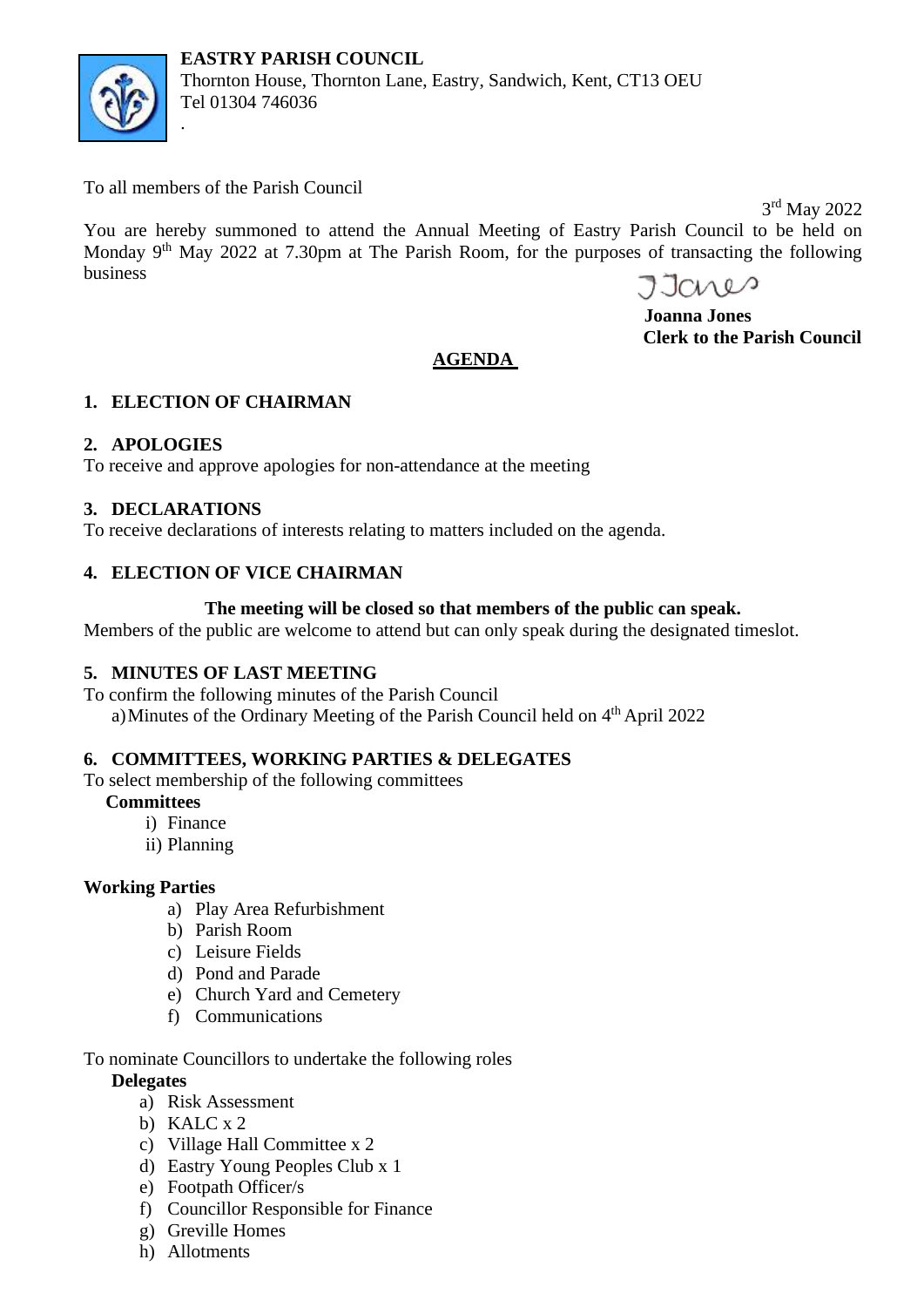### **7. REVIEW OF COUNCIL ASSETS AND INVENTORY**

To review the inventory of land and assets including buildings and office equipment

### **8. REVIEW OF PROCESSES AND PROCEDURES**

To review and adopt appropriate procedures – all on website

- a) Standing orders Reviewed May 2018
- b) Financial regulations Jan 2016
- c) Complaints procedure
- d) Freedom of Information Act 2000 request handing
- e) GDPR May 2018
- f) Press Media policy

### **9. ACTIONS FROM THE LAST MEETING**

To receive information resulting from actions generated at the last meeting.

### **10. CORRESPONDENCE**

To discuss and agree actions relating to correspondence received by the Council.

- a) **Consultation Documents** 
	- i) KCC Strategic Statement Consultation
	- ii) NALC Sector Finance Survey

#### b) **Newsletters and Circulars**

- i) Neighbourhood Watch updates & Fraud Alerts
- ii) KALC & NALC News & CEO Bulletins, KALC Carbon Footprint Tool
- iii) KCC Ukrainian Refugee Updates & Trauma Teddies
- iv) UK Protect & Policing Bulletin
- v) My Community Voice Poster on noticeboard & website
- vi) Your Safe Haven at Thanet Poster on noticeboard & website

#### **c) Other**

- i) Email Dist Cllr Manion KCC Developer Contributions
- ii) Email complaint Veolia throwing bins, reported to DDC, investigated, apology received, forwarded to complainant
- iii) Email enquiry re: Fibre Broadband Cllr Hay & Clerk replied to email
- iv) Eastry Village Hall Parking Concerns

### **11. HIGHWAYS**

To discuss and agree actions relating to highways issues

- i) KFRS Latest Hydrant inspection report
- ii) HIP Annual Review in September, consider Lower Street, speed limits, dropped kerb opposite Food Stores
- iii) Worth HIP
- iv) Email Re: worn road surface on Church Street, near St. Mary's Close reported to DDC
- v) Complaint Walkers not sticking to footpaths & PROWs
- vi) Complaint Cars parked on pavement, Heronden Road/back of Heronden View
- vii) KCC Footway Works Lower Street Ink Pen House to Pond  $10<sup>th</sup>$  May, 3 days

### **12. FINANCE**

To discuss financial matters affecting the council.

- i) KALC Renewal £812.18, £813.77 2021/22
- ii) Unity Trust & Natwest Terms & Conditions Changes
- iii) Precept received £58,991.79
- iv) 2021/22 Year End Accounts
- v) 2022/23 Budget
- vi) Adoption of Risk assessments Financial & Property Risk assessment & Caretaker Risk assessments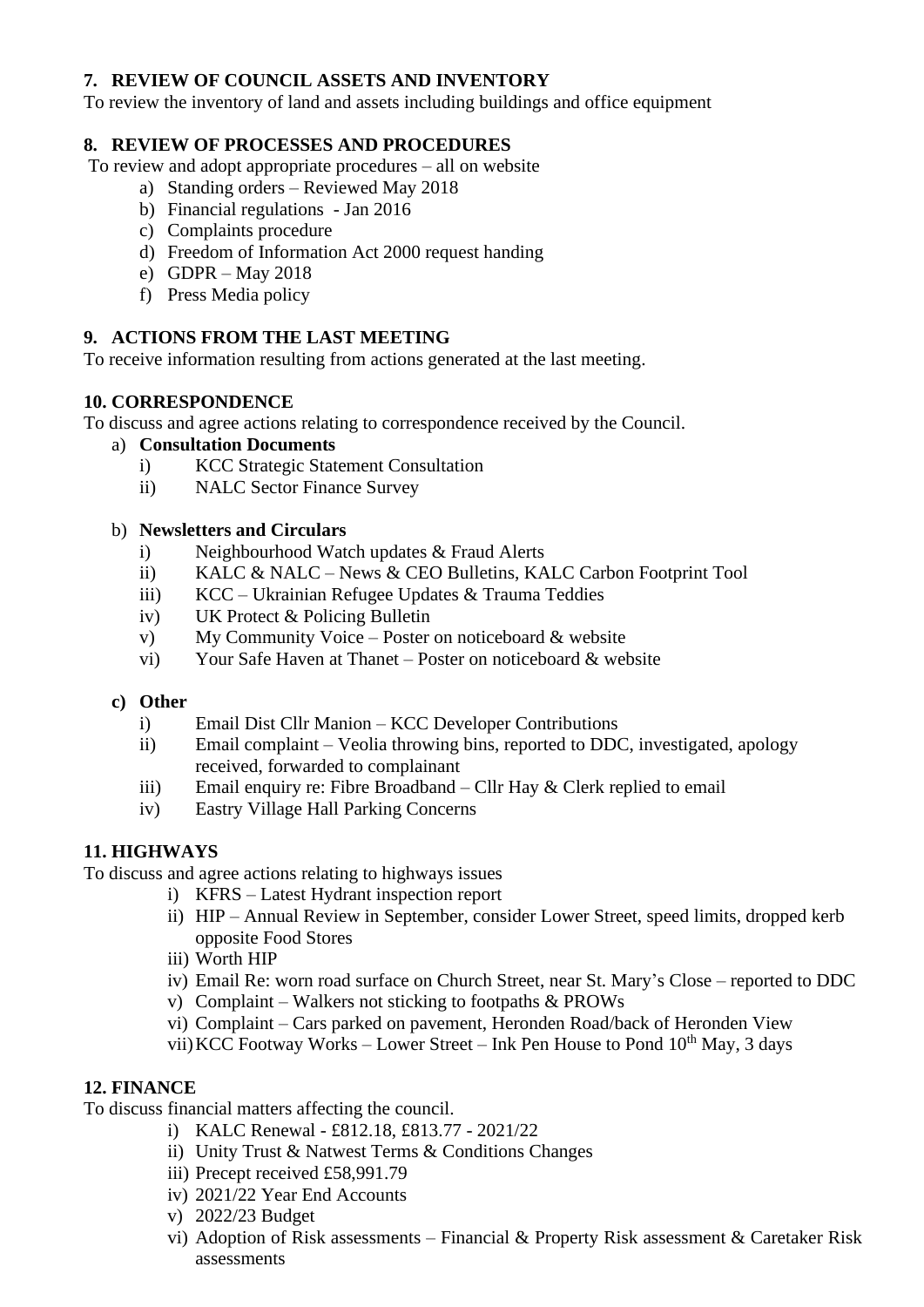## **13. PAYMENTS**

To resolve the approval of payments presented at this meeting

### **14. FORTHCOMING EVENTS**

To discuss and agree actions relating to events

**a) Council Events** i)Coffee Morning – Green Doctors – June 23rd ii)Queen's Platinum Jubilee Beacons & Fete 2<sup>nd</sup> June iii)Beating the Bounds iv)Annual Parish Meeting – Tues  $31<sup>st</sup>$  May

### **b) Outside Events**

- i) KALC Training Events & NALC Events
- ii) KALC Area Committee Meeting 27/04/22 minutes sent
- iii) Community Led Housing Conference  $19<sup>th</sup>$  May Website & Noticeboard
- iv) White Cliffs Walking Festival  $25-30$ <sup>th</sup> August Website & Noticeboard

### **15. POND AND PARADE**

To discuss matters relating to the Pond, Parade and area behind the bus shelter.

**a)** Pond

### **16. ALLOTMENTS**

To discuss matters raised about the Allotments

a) New site – request to expand end plot into triangle

### **17. LEISURE FIELDS**

To discuss matters relating to the Councils leisure fields and amenities, to receive correspondence relating to leisure fields.

#### **a) Gun Park**

i)Safeplay Inspection Report

### **b) Play Area Improvements**

*i)* Refurbishment of existing equipment

### **18. CHURCHYARD AND CEMETERY**

To discuss and agree action on matters relating to land controlled by the Council in and around Church Street.

### **a) Churchyard & Cemetery**

 i)Cemetery extension ii)Bin

**b)Recreation Ground**

i)Tree works

### **c)Bowling Green & Parish Room**

 i)Boiler repair ii)New Parish Room

#### **19. IMPROVING THE VILLAGE**

**a)** Planters delivered to Eastry Cross

### **20. REPORTS**

To receive written or verbal reports from:-

- *a)* **County Cllr**
- **b) Dist Cllrs**
- c) **Parish Councillors**
- d) **PCSO**